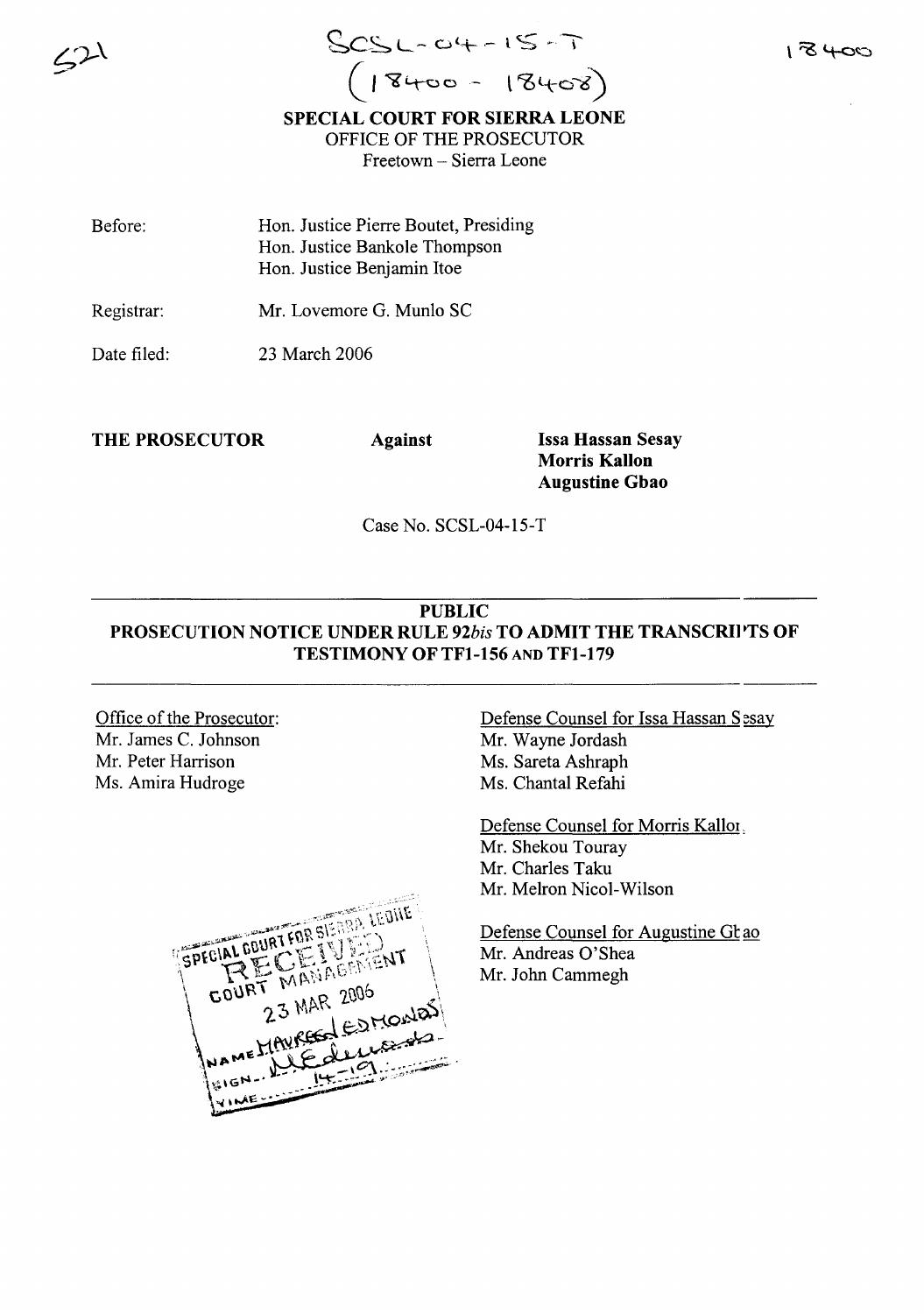# **I. INTRODUCTION**

- 1. The Prosecution gives notice pursuant to Rule 92bis of the Rules of Proc edure and Evidence of the Special Court for Sierra Leone (the "Rules"), of its intention to submit the transcripts of evidence of TFl-156 and TFl-179 (the "Two Witnesses'), whose testimony was given before Trial Chamber II in *The Prosecutor* v *Alex Tambc Brima et all.*
- 2. Upon admission of the transcripts into evidence the Prosecution would not seek to examine-in-chief the Two Witnesses. The Prosecution takes no objection to crossexamination of the particular witnesses that are the subject of this Notice. If the Two Witnesses are cross-examined, the Prosecution relies on its right, stated in Rule  $85(B)$ , to re-examine the Two Witnesses where such re-examination would be permitte I as if the witnesses had given all of their evidence *viva voce*.
- 3. A list of the Transcripts of the testimony TFl-156 and of TFl-179 and their Court Management page numbers are shown at Appendices A and B respectively.

#### **II. PROCEDURAL HISTORY**

- 4. On 26 April 2004, the Prosecution filed its original witness list pursuant to the order of the Trial Chamber.<sup>3</sup> The Two Witnesses are included on the original witness list.
- 5. The Two Witnesses testified before Trial Chamber II in *The Prosecutor* v *Alex Tamba Brima et al:* TFl-156 on 26 September 2005; TFl-179 on 27 July 2005. The ranscripts of the testimony of the Two Witnesses in that case were disclosed to the Defence and

<sup>&</sup>lt;sup>1</sup>TF1-156: SCSL-2004-16-T, Transcript of 26 September 2005, pp. 33-67 and TF1-179: SCSL-2004-16-T, Transcript of 27 July 2005, pp. 31- 74.

 $2$  Rule 85(B) states: "Examination-in-chief, cross-examination and re-examination shall be allowed in ea :h case. It shall be for the party calling a witness to examine him in chief, but a Judge may at any stage put any que ;tion to the witness."

<sup>&</sup>lt;sup>3</sup> Prosecutor *v Issa Hassan Sesay et al, SCSL-04-15-086*, "Materials filed Pursuant to Order to the Prosecution to File Disclosure Materials and Other Materials in Preparation for Commencement of Trial of 1 April 2004", 26 April 2004.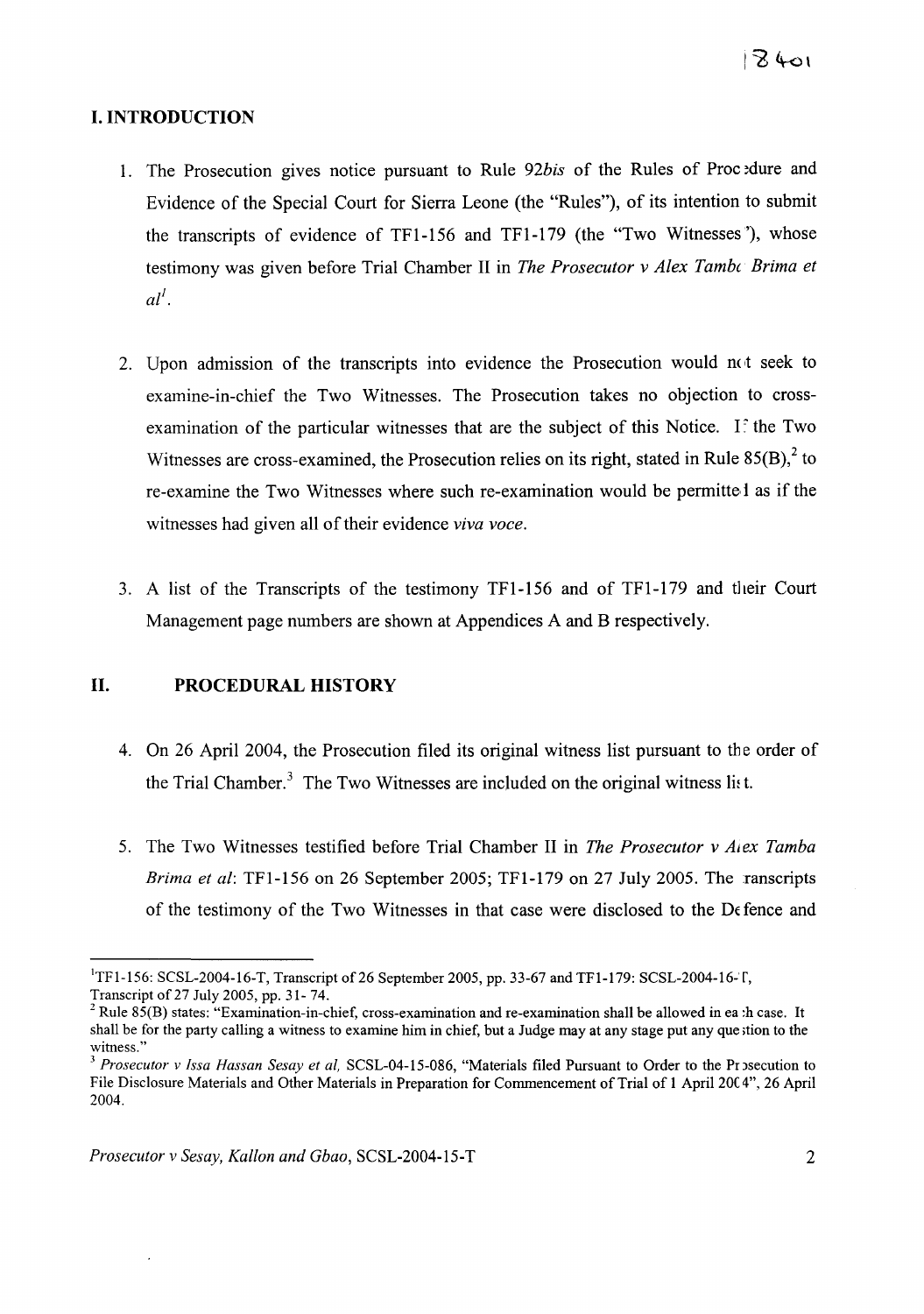filed with Trial Chamber I on 10 February 2006.<sup>4</sup>

# **III. ARGUMENTS**

6. Rule 92*bis* of the Rules provides that:

Rule *92bis* : Alternative Proof offacts (amended 14 March 2004)

(A) A Chamber may admit as evidence, in whole or in part, information in lieu of oral testimony.

(B) The information submitted may be received in evidence if, in the view of the Trial Chamber, it is relevant to the purpose for which it is submitted and if its reliability is susceptible of confirmation

(C) A party wishing to submit information as evidence shall give 10 days notice to the opposing party. Objections, if any, must be submitted within 5 days.

The purpose of Rule 92*bis*, is to facilitate a fair, efficient and expeditious trial.<sup>5</sup>

- 7. Rule 89(B) provides that the Chamber: "... shall apply rules of evidence which will best favour a fair determination of the matter before it and which are consonant with the spirit of the statute and the general principles of law".
- 8. Commenting on the effect of Rule 92bis, the Appeals Chamber has stated:

The effect of the SCSL Rule is to permit the reception of "information"assertions of fact (but not opinion) made in documents or electro ic communications - if such facts are relevant and their reliability is "susceptible of confirmation". This phraseology was chosen to make clear that proof of reliability is not a condition of admission: all that is required is that the information should be *capable* of corroboration in due course.<sup>6</sup> [italics in original]

<sup>&</sup>lt;sup>4</sup> Prosecutor v Issa Hassan Sesay et al. SCSL-04-15-T-478, "Confidential Prosecution Witness Statements Seventh Trial Session", 10 February 2006; TFI-179: pages 17773-17818 and TFI-156: pages 17850-17886.

<sup>5</sup> *Prosecutor* v *Sam Hinga Norman et aI,* SCSL-04-14-T-398, "Fofana - Decision on Appeal Against Decision on Prosecution's Motion for Judicial Notice and Admission of Evidence''', *("Fofana Appeal Decision on Judicial Notice"*) 16 May 2005, para. 26; Separate Opinion of Justice Robertson, paras. 13 and 14. <sup>6</sup> *Id.,* para. 26.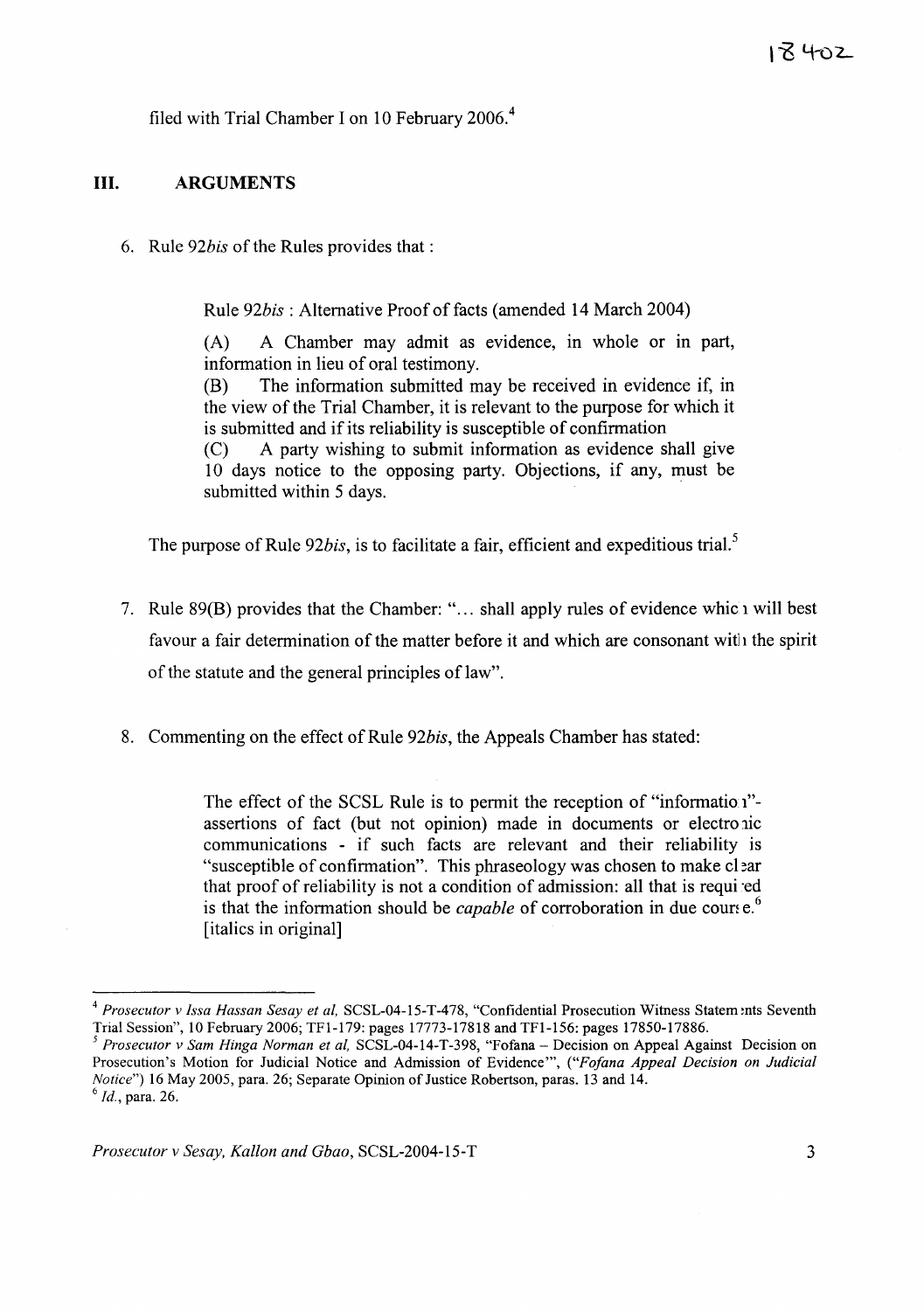The Appeals Chamber made it clear that: "...the weight and reliability of such 'information' admitted via Rule  $92bis$  will have to be assessed in light of all the evidence in the case." $7$ 

9. The provisions of Rule 92bis of the Special Court Rules deliberately differ from Rule 92bis of the ICTY and ICTR Rules. The Appeals Chamber of the Special Court has noted that:

> The judges of this Court, at one of their plenary meetings, recognised a need to amend ICTR Rule 92bis in order to simplify this provision for a court operating in what was hoped would be a short time-span in he country where the crimes had been committed... $^8$

- 10. Whilst Rule 92bis of the ICTY and ICTR expressly limits the admission into e *i*dence of the transcripts of evidence given by a witness in other proceedings to those which do not go to proof of the acts and conduct of the accused, the Special Court Rules do not have a similar restriction on the nature of the evidence that can be admitted under Rule *92bis.* All that is required under the Special Court's Rule *92bis* is that the evidence scught to be admitted is relevant and that its reliability is susceptible to confirmation.
- 11. **In** two recent decisions in the case of *Prosecutor* v *Issa Sesay et al.,* this Tria Chamber allowed the admission into evidence of the transcripts and related exhibits of witness testimony from the case of *Prosecutor* v *Alex Tamba Brima et al.*<sup>9</sup> The P rosecution submits that the current Notice should be accepted on the same basis. This Notice is intended to expedite the trial, and it will assist in achieving a fair, efficient and timely trial. This Trial Chamber in its Decision of 9 November 2005 recognised that "it is in the interest of justice that the trial proceeds fairly and expeditiously....<sup> $10$ </sup> The P rosecution submits that expedient and fair trials are promoted where sworn testimony before the

<sup>&</sup>lt;sup>7</sup> *Fofana Appeal Decision on Judicial Notice, para. 27. See also Separate Opinion of Justice Robertson, <sub>1</sub> ara. 14.* 

<sup>&</sup>lt;sup>8</sup> Fofana Appeal Decision on Judicial Notice, para. 26. See also the Separate Opinion of Justice Robertson, paras. 13 and 14.

<sup>9</sup> *Prosecutor v Issa Hassan Sesay et aI,* SCSL-04-l5-T-448, "Decision on the Prosecution Confidential Hotice under 92bis to Admit the Transcripts of Testimony of TF1-023, TF1-104, and TF1-169," 9 November 2005; *Prosecutor v Issa Hassan Sesay et aI,* SCSL-04-l5-T-48, "Decision on the Prosecution Confidential Notice under 92 >is to Admit the Transcripts of Testimony of TF1-081", 21 February 2006.

<sup>10</sup> *Prosecutor v Issa Hassan Sesay et aI,* SCSL-04-l5-T-448, "Decision on the Prosecution Confide ntial Notice under 92bis To Admit the Transcripts of Testimony of TF1-023, TF1-104 and TF1-169", 9 November 2003, p. 3.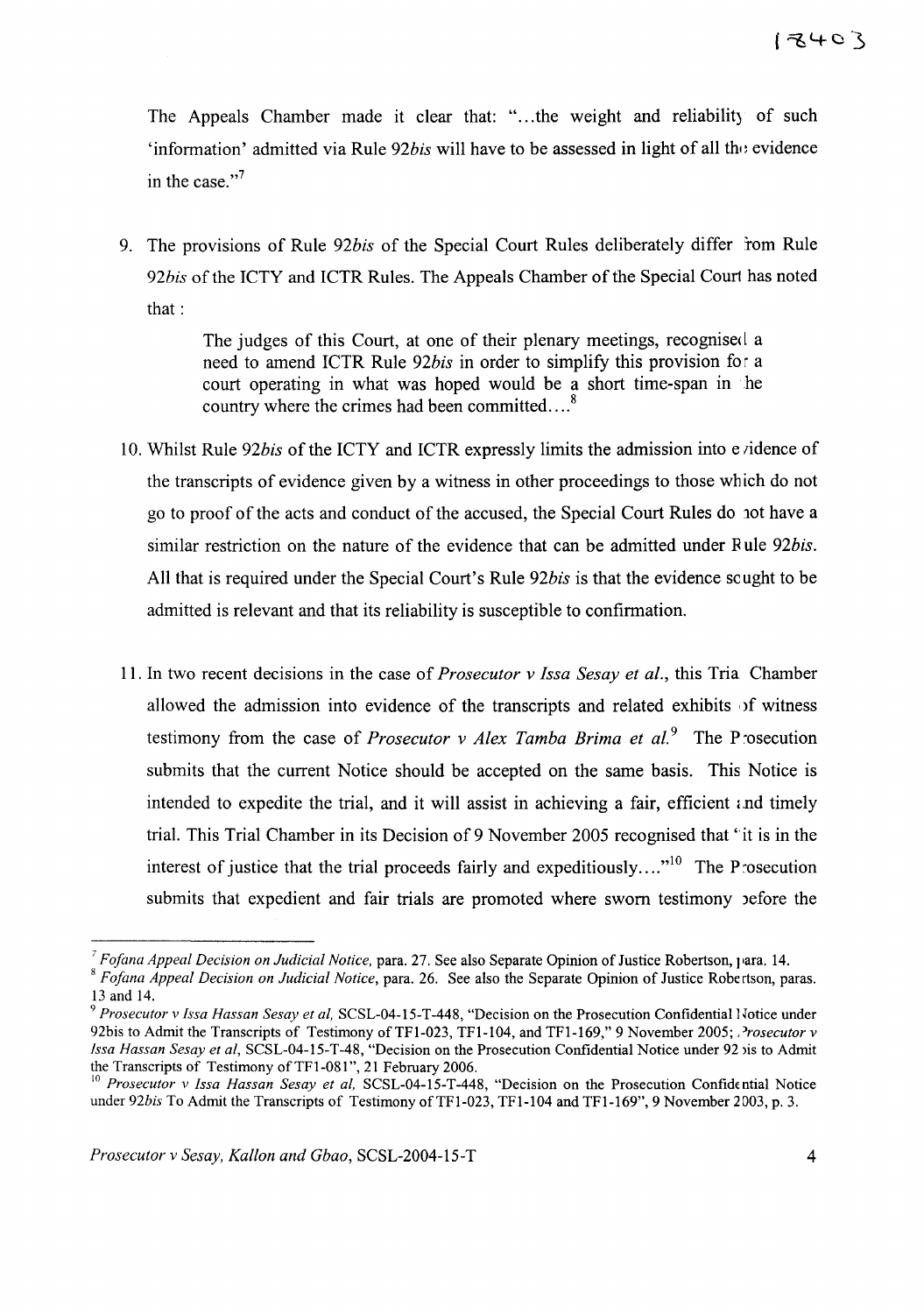tribunal, which includes prior cross-examination, is admitted in a subsequent t ial in lieu of the Prosecution carrying out a second examination-in-chief.

- 12. The evidence the Prosecution seeks to admit pursuant to Rule *92bis* is background evidence of the matters alleged in the Indictment as opposed to evidence directly implicating any of the Accused persons in the perpetration of a crime.<sup>11</sup> The efore, the evidence does not go to prove acts and conduct of the Accused. Examples of such 'background' evidence include evidence demonstrating the occurrence of crimes in a certain location, or in a widespread or systematic manner.
- **13.** The transcripts referred to in this notice are relevant and susceptible of confirm: tion. The Two Witnesses talk of events which they witnessed or heard of; they can be crossexamined, and corroboration can be sought through other witnesses. At this stage the Prosecution is not required to prove that the evidence is in fact reliable, only that the reliability of the evidence is susceptible of confirmation.<sup>12</sup>
- 14. The transcripts of TFl-156 and TFl-179 contain testimony about physica violence committed in Sierra Leone by the AFRC/RUF which evidence is relevant to the allegations stated in paragraphs 45-53,  $61-67$ ,  $69-76$  and  $77-82$  of the Indictment and is susceptible of confirmation.

<sup>&</sup>lt;sup>11</sup> Prosecutor *v Natelitic*, ICTY-98-34, "Decision on the Prosecutor's Motion to Take Depositions for Use at Trial (Rule 71)" 10 November 2000, paras. 17-20.

*<sup>12</sup> Fofana-Appeal Decision on Judicial Notice,* (majority decision) para. 27.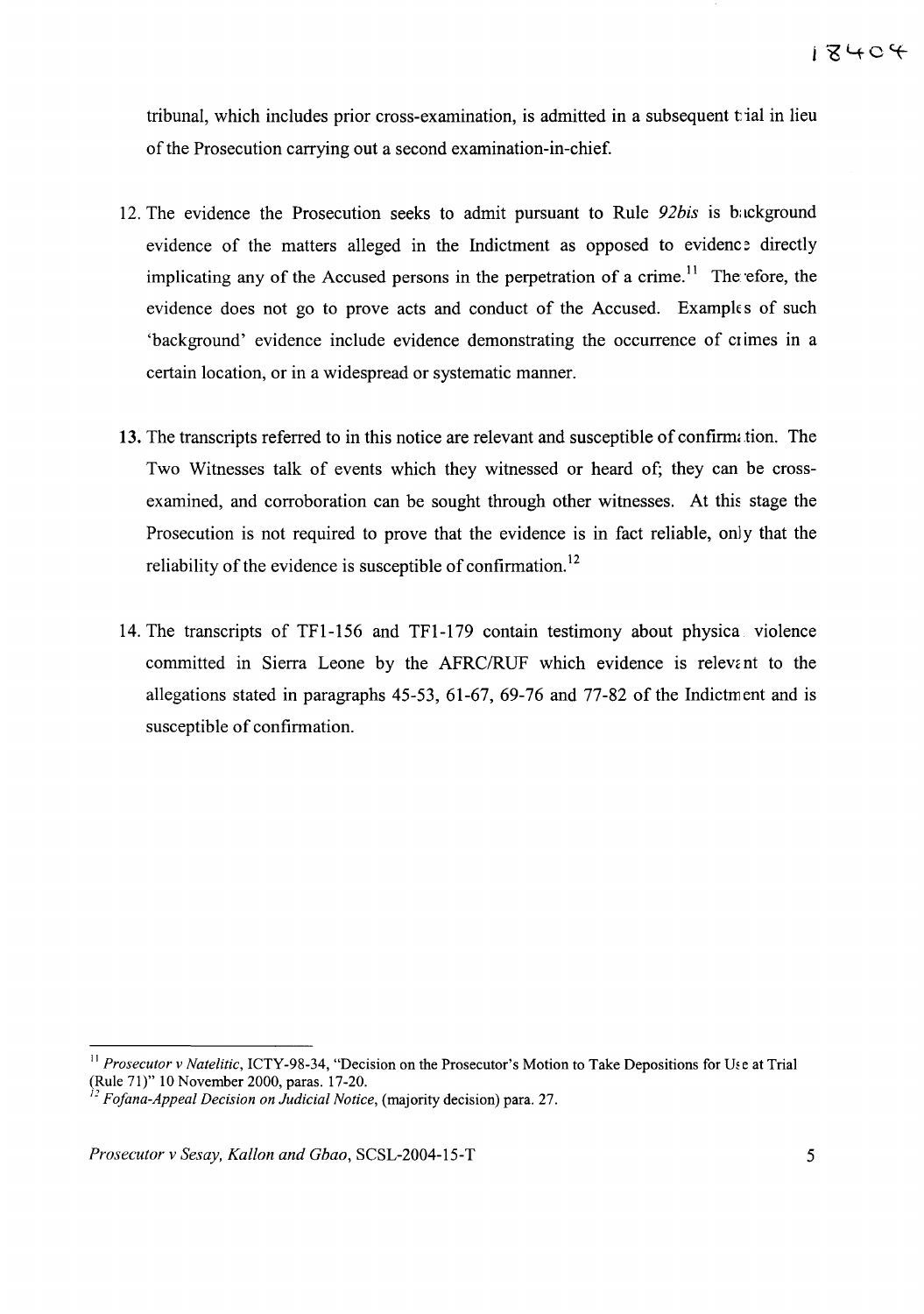# **IV. CONCLUSION**

- 16. The Prosecution gives notice of its intention to tender in evidence, in lieu of examinationin-chief of the Two Witnesses, the following pages of transcript from the proc edings of *The Prosecutor* v *Alex Tamba Brima et al:*
	- a. TF1-156 transcript of 26 September 2005, pp. 33- 67; and
	- b. TFl-179 transcript of 27 July 2005, pp. 31- 74.
- 17. With respect to these particular witnesses the Prosecution does not object to crossexamination by the Accused, however, should there be cross-examination the P ·osecution reserves its right to re-examine.

Filed in Freetown, 23 March 2006

For the Prosecution,

 $\mathbf{\mathscr{L}}$ . Johnson

 $P.H. H.$ 

Peter Harrison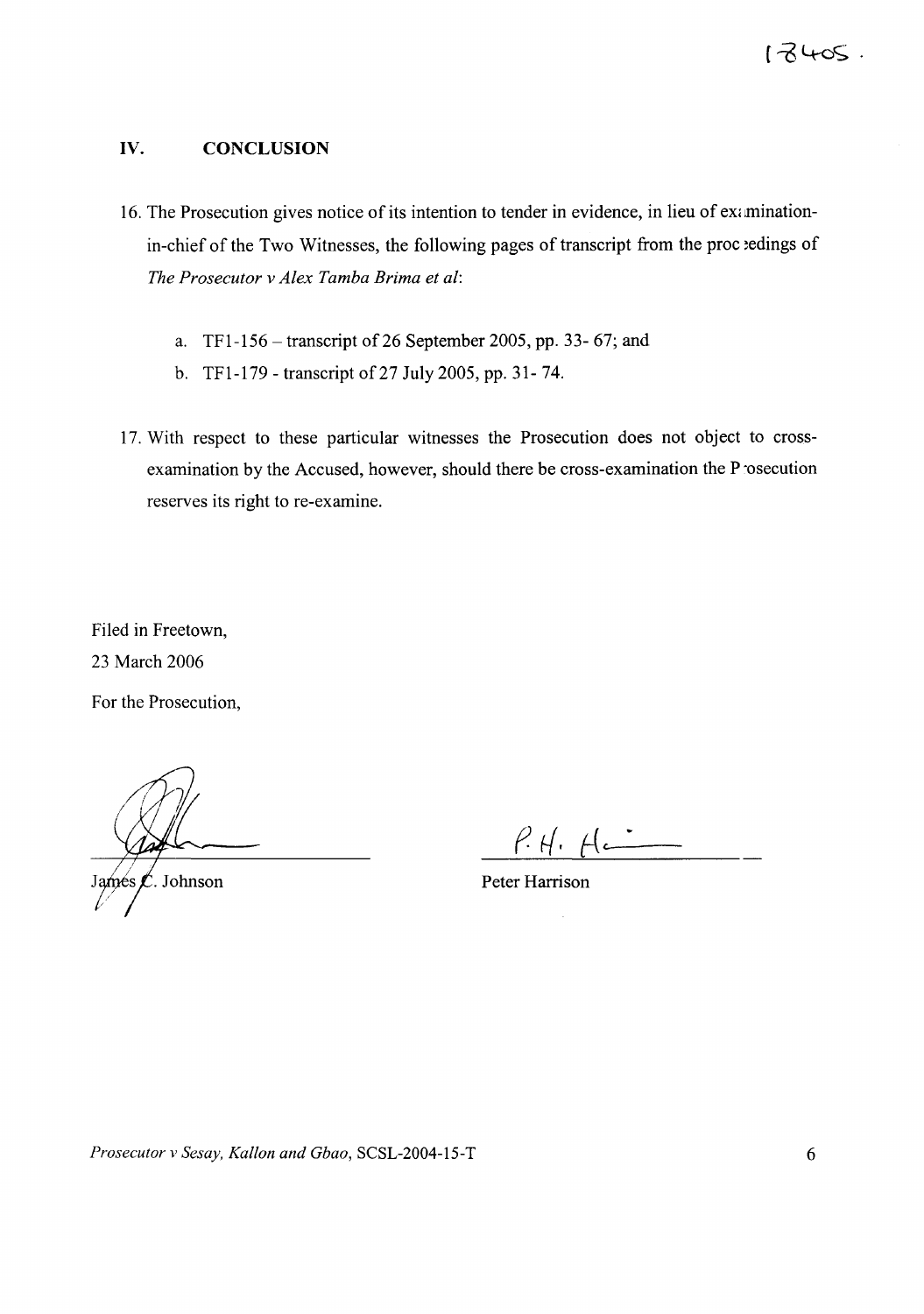# **Index of Authorities**

#### **A. Orders Decisions and Judgments**

*1. Prosecutor* v *Sam Hinga Norman et aI,* SCSL-04-14-T-398, Fofana - Decision, m Appeal Against "Decision on Prosecution's Motion for Judicial Notice and Admission of Evidence", 16 May 2005, and Separate Opinion of Justice Robertson.

*2. Prosecutor* v *Issa Hassan Sesay et aI,* SCSL-04-l5-T-448 "Decision on the Pro: :ecution Confidential Notice under 92bis To Admit the Transcripts of Testimony of TFl-)23, TFl-104 and TFl-169", 9 November 2005.

3. *Prosecutor v Natelitic*, IT- 98- 34- PT, "Decision on the Prosecutor's Moticn to Take Depositions for Use at Trial (Rule 71)", 10 November 2000, http://www.un.org/icty/naletilic/trialc/decision-e/001110.htm

### **Rules of Procedure and Evidence**

1. Rules of Procedure and Evidence of the Special Court, Rule 85(B), 89(B), 89 (C), *92bis*

(A), (B) and (C), Amended 14 May 2005.

#### C. **Publications**

1. ICTR Press Release ICTR/INFO-9-13-22.EN dated 8 July 2002, p.3 http://www.ictr.org/ENGLISH/pressbrief/2002/brief9-13-22.htm

*Prosecutor v Sesay, Kallon and Gbao,* SCSL-2004-15-T 7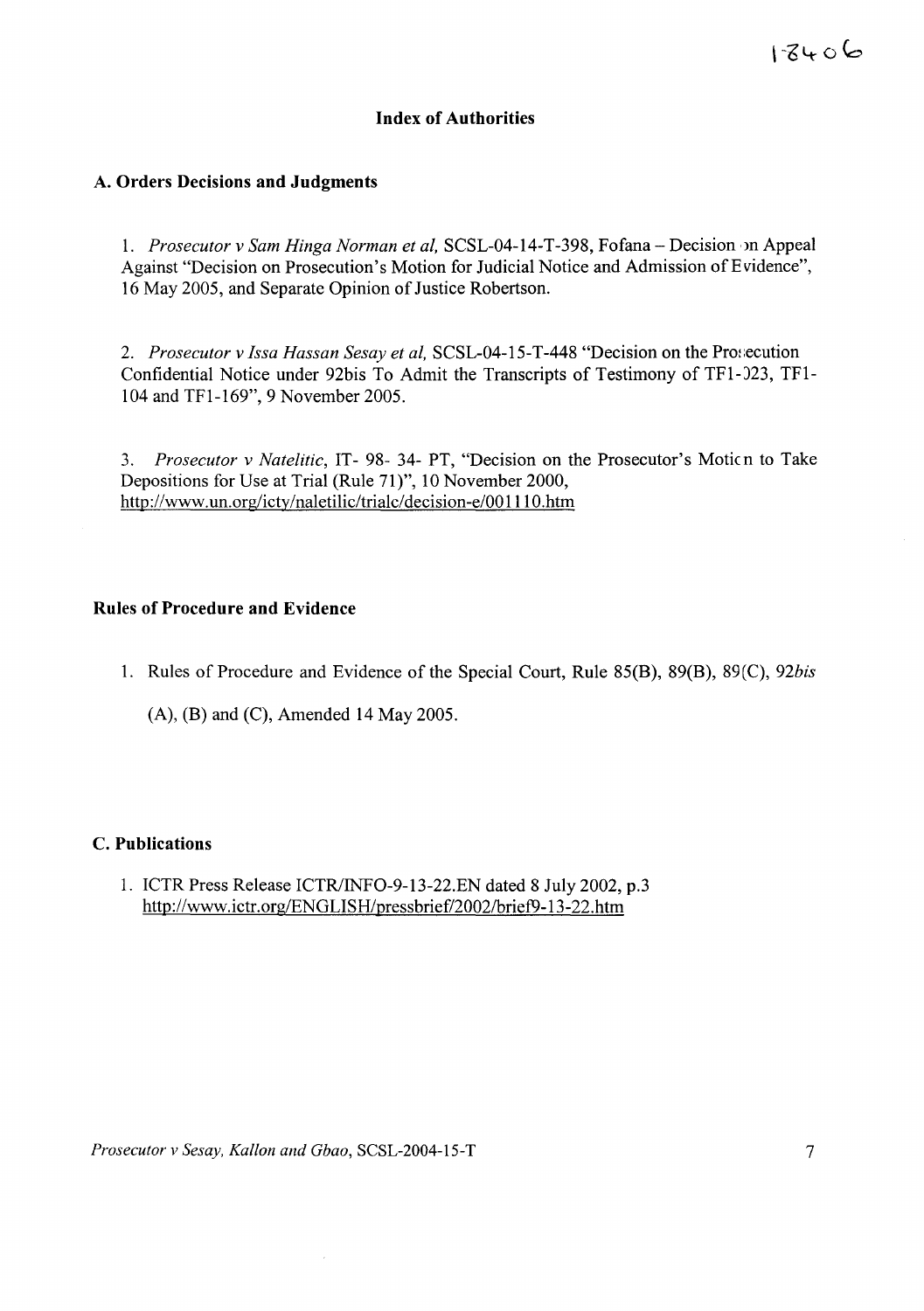# **APPENDIX** "A"

| Transcript of evidence of TF1-156 before  | Prosecutor v Issa Hassan Sesay et al, |
|-------------------------------------------|---------------------------------------|
| Trial Chamber II in The Prosecutor v Alex | SCSL-04-15-T-478, pages 178 50-17886  |
| Tamba Brima et al dated 26 September 2005 |                                       |
| pages 33-67.                              |                                       |

*Prosecutor* v *Sesay, Kallon and Gbao,* SCSL-2004-15-T